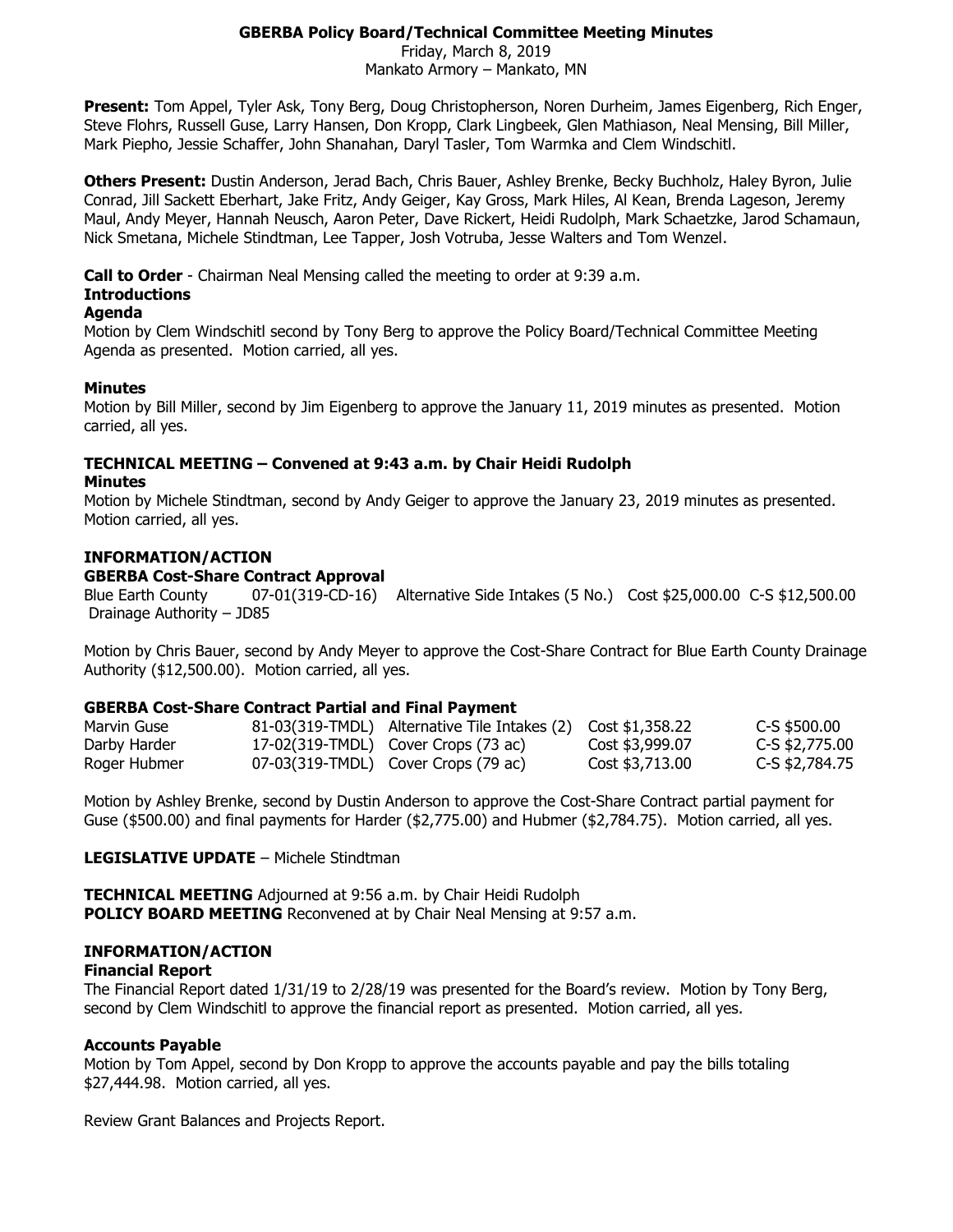## **Page 2 GBERBA Policy Board and Technical Committee Meeting Minutes March 8, 2019**

## **COST-SHARE PROJECTS**

**GBERBA Cost-Share Contract Approval**

Blue Earth County 07-01(319-CD-16) Alternative Side Intakes (5 No.) Cost \$25,000.00 C-S \$12,500.00 Drainage Authority – JD85

Motion by Clark Lingbeek, second by Rich Enger to approve the Cost-Share Contract for Blue Earth County Drainage Authority (\$12,500.00). Motion carried, all yes.

## **GBERBA Cost-Share Final Payment**

| Darby Harder | 17-02(319-TMDL) Cover Crops (73 ac) | Cost \$3,999.07 | C-S \$2,775.00 |
|--------------|-------------------------------------|-----------------|----------------|
| Roger Hubmer | 07-03(319-TMDL) Cover Crops (79 ac) | Cost \$3,713.00 | C-S \$2,784.75 |

Motion by Clark Lingbeek, second by Clem Windschitl to approve the Cost-Share Contract final payments for Harder (\$2,775.00) and Hubmer (\$2,784.75). Motion carried, all yes.

## **GBERBA MAWQCP COST-SHARE CONTRACT FINAL PAYMENT**

Jamed Dambroten 65-6-06(MAWQCP) Worksheet/Certification Completion Incentive \$300.00

Motion by Clem Windschitl, second by Clark Lingbeek to approve the MAWQCP incentive payments for Dambroten (\$300.00). Motion carried, all yes.

## **COORDINATOR REPORT**

## **MN Agricultural Water Quality Certification Program**

Update on progress made in areas 5 and 6 – See Certification Specialist Reports.

## **2016 MPCA – 319 Drainage Grant**

An Outreach Booklet has been printed and will be sent to Drainage staff and elected officials to see conservation opportunities and potential in drainage systems. 319 Drainage Grant: Side inlet structures 50% cost share. These are federal dollars matched by state or local dollars.

## **2017 MPCA 319 Grant - Cover Crops and Alternative Tile Intakes**

An Implementation Policy Paper for the grant titled "Greater Blue Earth River Basin TMDL Implementation" has been developed and reviewed at the Technical meeting. This guidance document will be posted on the GBERBA website.

Cover crops: \$50.00 dollars per acre maximum, 75% cost share maximum (\$ 37.50 ac.), 80 acre size maximum per owner. Prioritization required. Alternative intakes: Rock and pattern tile. \$500.00 maximum and 50% cost share. These are federal dollars and require state or local match. Perforated risers, broom and other water quality intakes: \$200.00 maximum and 50% cost share. These are federal dollars and require state or local match.

### **The grant amendment has been completed and all remaining cost share for projects including Alternative intakes, Side inlets, and Cover crops will be at 50% cost share. New grant policy papers have been generated.**

### **2017 CWF Grant- Multipurpose Drainage Management**

Multipurpose Drainage Management **-** \$301,200: Projects for this Drainage Grant will need to be located in public ditch sheds. **GBERBA member entire counties are eligible**. Priority parameters are developed to identify the eligible ditches. A guidance policy sheet is online.

## **One Watershed One Plan Planning Grants, Watonwan Watershed**

The Watonwan Public Kick off meeting was held on Monday January 28, 2019. Over 110 people were in attendance for the event on a cold snowy night! The information gathered from that meeting will be compiled by HEI and used to help guide the steering committee. The steering committee met to finish the Issues of concern. The first Advisory Committee meeting will be held soon.

### **New Grant Opportunity**

The MPCA has opened a grant application period for 319 grants. The current application period closes February 26, 2019. We are developing a targeted cover crop grant.